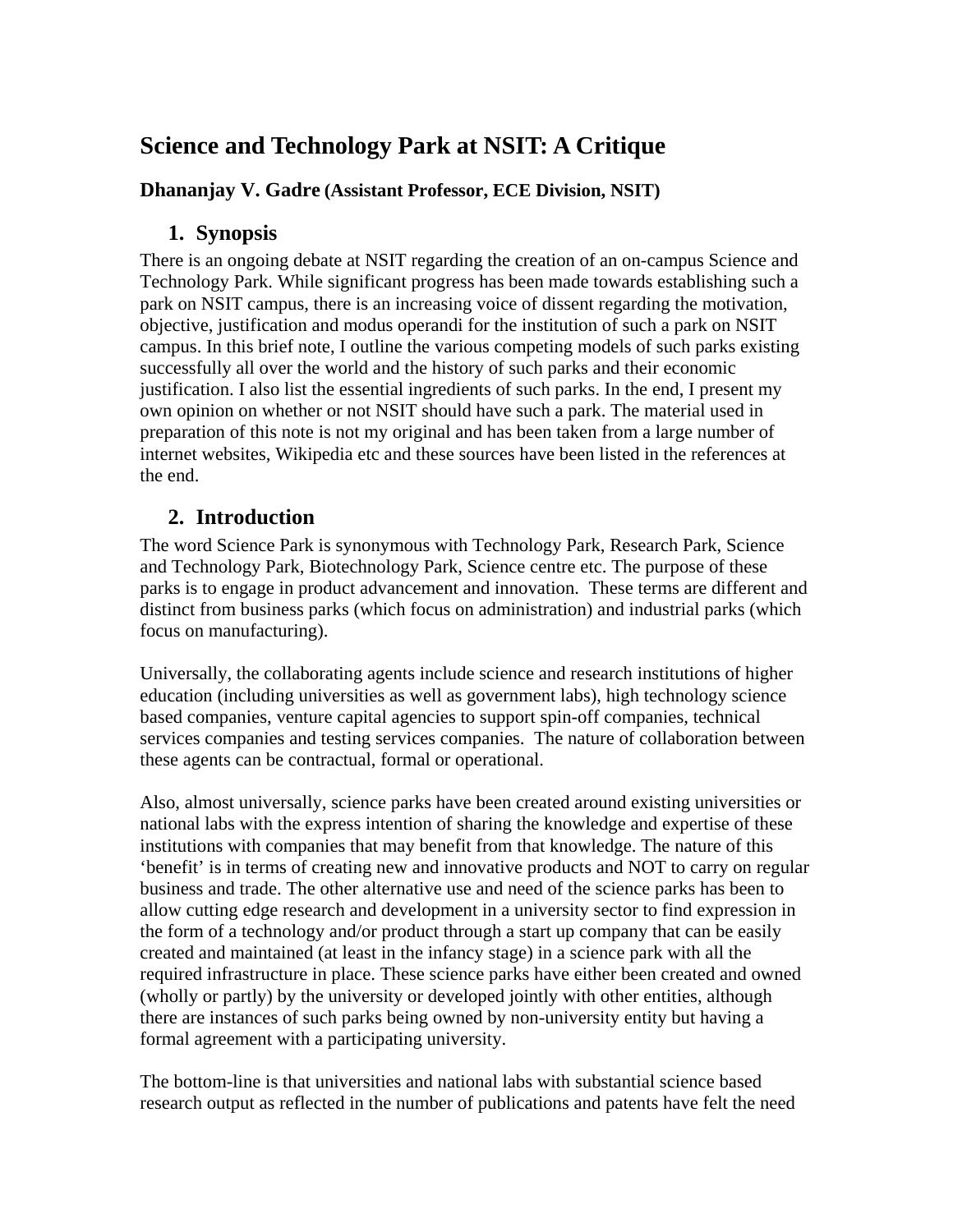to convert the research into tangible technology and products through companies (freshly incubated or existing) established on their science parks. The larger goal of such science parks is to create wealth for the university as well as the community in which the university exists. The impact of a science park can be seen from the fact that, on an average a job in a science park leads to creation of 2.57 additional jobs in the economy. Closer to home, the impact of Hsinchu Science park on the Taiwanese economy has been dramatic, increasing the per capita GNP of Taiwan from 1920\$ in 1979 (just prior to the creation of the Hsinchu Science Park) to 13198\$ in 1997.

#### **3. History of Science Parks**

The very first science park was created in the USA in 1951 by Stanford University in the shadow of what is now known as the Silicon Valley. Majority of the Science parks have been created and administered by universities. The number of science parks in North America exceeds 140. United Kingdom has some 80 odd science parks. Science parks help create new businesses and wealth.

The idea of Science parks has matured and with passage of time, it has stabilized and has been fine tuned. The International association of Science parks (IASP), a premier world wide network of science and technology Parks has standardized the operating features of science parks and is as follows:

"A Science or Technology Park is a space, physical or cybernetic, managed by a specialized professional team that provides value-added services, whose main aim is to increase the competitiveness of its region or territory of influence by stimulating a culture of quality and innovation among its associated businesses and knowledge-based institutions, organizing the transfer of knowledge and technology from its sources to companies and to the market place, and by actively fostering the creation of new and sustainable innovation-based companies through incubation and spin-off processes."

This definition is attributed to Luis Sanz who is the Director General of the IASP. This definition emphasizes the fact that knowledge is now-a-days generated in many different sources besides the University, although this institution remains, of course, the most relevant one in terms of research and knowledge creation.

## **4. Survey of Science Parks**

Here is a list of a few large and successful science parks from around the world. It is important to note that most of these are structured around a prominent university or a group of universities, engaged in some very serious knowledge creation activities. As an example, and perhaps not the best of examples, Purdue University, which runs the Purdue Research Parks, was granted more than 60 patents between July 1 2007 and June 30, 2008. The Hsinchu science park had more than 280 hi-tech companies on their campus in 1999.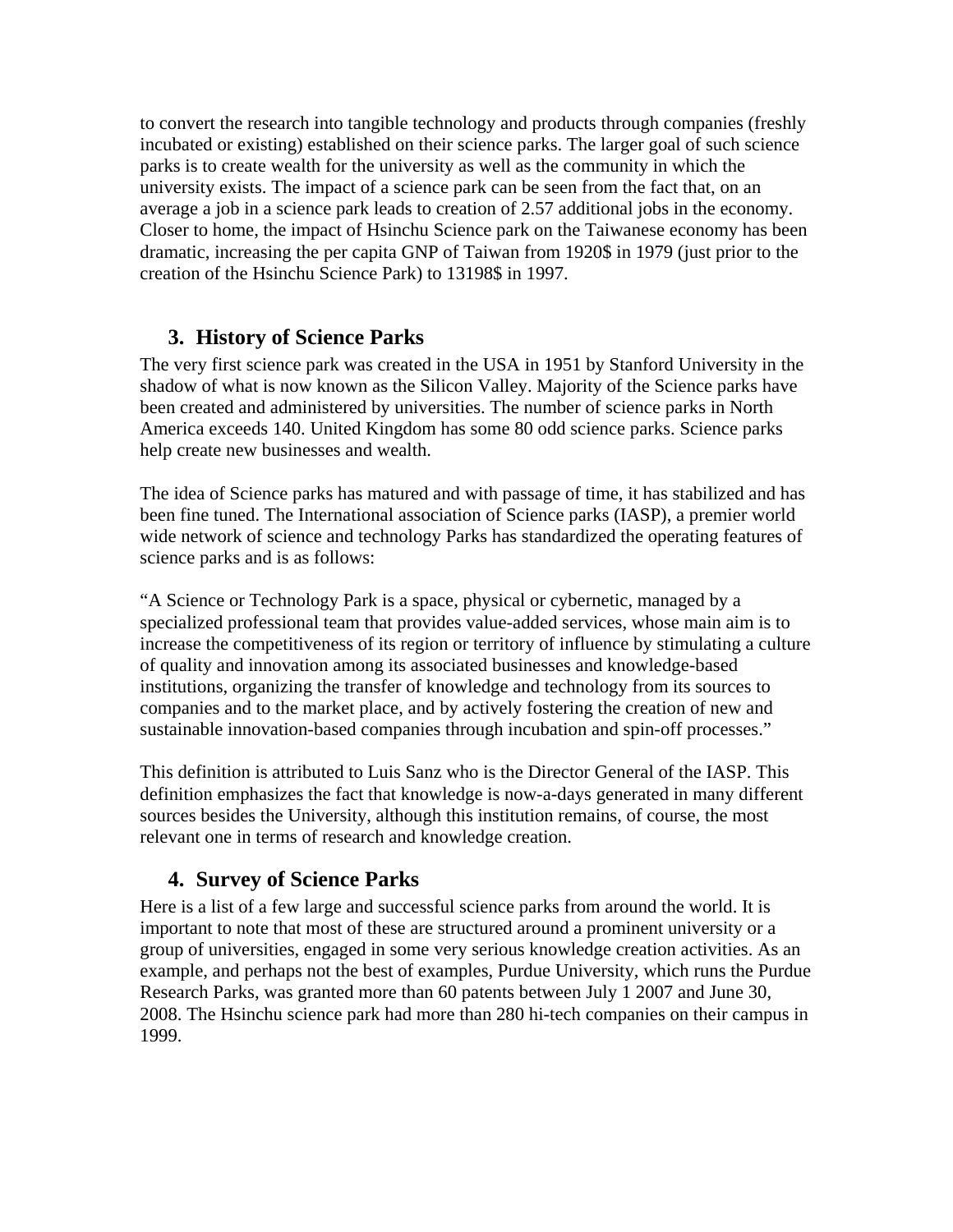| Name                  | Participating                  | Land Area | Covered area | Start date |
|-----------------------|--------------------------------|-----------|--------------|------------|
|                       | Universities                   | (acres)   | (sq. feet)   |            |
| Research              | NCSU, Duke                     | 6971      | 20,000,000   | 1959       |
| Triangle Park,        | University,                    |           |              |            |
| North Carolina        | University of                  |           |              |            |
|                       | North Carolina                 |           |              |            |
| Purdue                | Purdue                         | 1129      | NA           | 1961       |
| <b>Research Parks</b> | University and                 |           |              |            |
|                       | regional                       |           |              |            |
|                       | campuses                       |           |              |            |
| <b>Stanford</b>       | Stanford                       | 700       | 10,000,000   | 1951       |
| <b>Research Park</b>  | University                     |           |              |            |
| Sandia Science        | Sandia national                | $200+$    | 3,000,000??  | <b>NA</b>  |
| and Technology        | Labs.                          |           |              |            |
| Park                  | University of                  |           |              |            |
|                       | New Mexico                     |           |              |            |
| <b>SOPHIA</b>         | University of                  | 6000      | N/A          | 1969       |
| <b>ANTIPOLIS</b>      | Nice-Sophia<br>Antipolis, CNRS |           |              |            |
| PARK, France          | labs,                          |           |              |            |
| Cambridge             | Trinity college                | 152       | 1,650,000    | 1970       |
| Science Park,         | and other                      |           |              |            |
| <b>UK</b>             | colleges of                    |           |              |            |
|                       | Cambridge                      |           |              |            |
|                       | University                     |           |              |            |
| Hsinchu               | <b>National Chiao</b>          | 1430      | <b>NA</b>    | 1980       |
| Science Park,         | Tung                           |           |              |            |
| Taiwan                | University and                 |           |              |            |
|                       | <b>National Tsing</b>          |           |              |            |
|                       | Hua University.                |           |              |            |

## **5. Science Park in the context of NSIT**

From the information in the previous sections, it is clear that the only reason that any company would want to locate their office in a Science park would be to seek collaboration with the faculty and researchers from the associated university and not for cheap (or otherwise) rent.

Let us look at some facts and figures about the research and teaching aspects of NSIT.

- Of the required faculty strength based on student strength, NSIT has, on rolls, only about 30% faculty. The shortage is fulfilled with the help of visiting guest faculty
- Many of the guest faculty would be ineligible even to apply at NSIT, were they to seek regular NSIT employment.